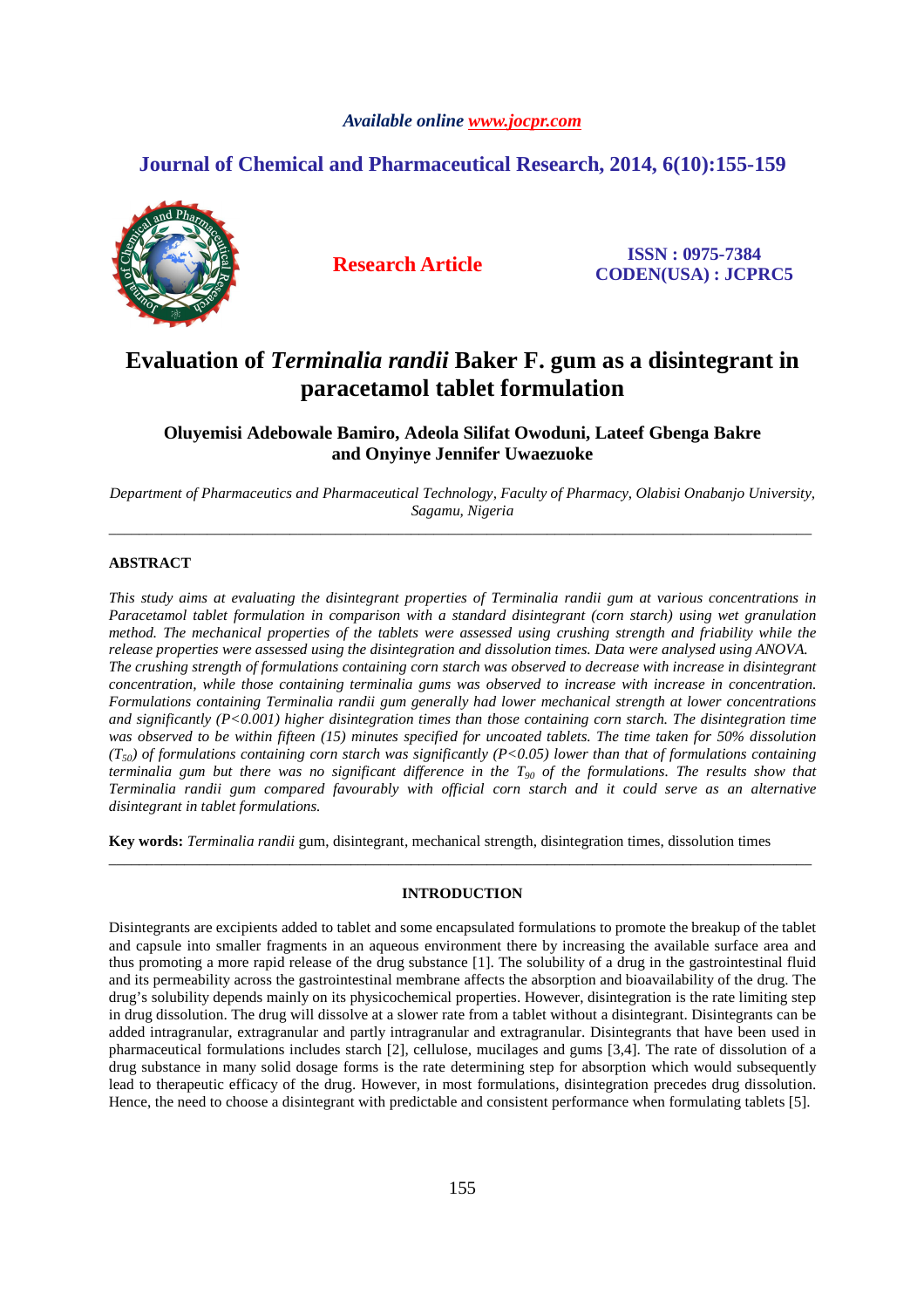Recent studies have shown the potentials of terminalia gum obtained from the incised trunk of *Terminalia randii* (Combretaceae) as a binding agent in carvedilol tablet formulations [6] and as a directly compressible excipient for controlled drug delivery [7]. In this present work, gum obtained from the incised trunk of *Terminalia randii* (Combretaceae) has been evaluated as a disintegrant in paracetamol formulations in comparison with corn starch.

*\_\_\_\_\_\_\_\_\_\_\_\_\_\_\_\_\_\_\_\_\_\_\_\_\_\_\_\_\_\_\_\_\_\_\_\_\_\_\_\_\_\_\_\_\_\_\_\_\_\_\_\_\_\_\_\_\_\_\_\_\_\_\_\_\_\_\_\_\_\_\_\_\_\_\_\_\_\_*

#### **EXPERIMENTAL SECTION**

#### **Materials and Methods**

The materials used were paracetamol powder BP, corn starch (BDH chemicals, UK) polyvinylpyrrolidone USP K29/32 (molecular weight:58,000) (ISP Technologies, Inc Wayne, USA), magnesium stearate (Loba Chemie Pvt Ltd, Mumbai, India), Talc (Loba Chemie Pvt Ltd, Mumbai, India) and terminalia gum obtained from *Terminalia randii (Family* Combretaceae) was collected from Olabisi Onabanjo University Ago-Iwoye. A description of the collection and purification of the gum has been given elsewhere<sup>6</sup>.

#### **Determination of swelling index**

10g of the disintegrants were weighed into a 100 mL measuring cylinder. The volumes occupied by the disintegrants were noted (V1). Distilled water was added and the mixture was shaken. Distilled water was added and made up to 100 ml. The cylinder was allowed to stand for 24 hours and the final volume was noted  $(V_2)$ . The swelling index was then calculated from the ratio of the volume occupied by the powder after swelling to the initial volume occupied by the powder after adding water. The test was performed in triplicate and the swelling capacity calculated from the mean of the three tests.

#### **Preparation of granules**

100g of paracetamol was weighed into a planetary mixer (Model A120, Hobart Manufacturing Co, U.K) and moistened with aqueous solution of polyvinylpyrollidone (5%w/v). Massing was continued for 5 minutes and the wet masses were granulated by passing them manually through a number 12 mesh sieve (1400 µm), dried in a hot air oven for 4 hours at 60  $^{\circ}$ C and then re-sieved through a number 16 mesh sieve (1000 µm) and then stored in air tight container. Disintegrants (Terminalia randii gun, Corn starch) were added extragranularly to the granules at different concentrations (1-10%w/w).

#### **Determination of granule properties**

The angle of repose of granules was determined by the fixed funnel method [8]. The bulk and tapped densities were determined by weighing 2 g (W) of granule a 10 mL measuring cylinder. After the initial volume (V<sub>O</sub>) was measured and the cylinder was tapped on a hard surface until no further change in volume was observed. The tapped volume  $(V_T)$  was noted. Bulk density (BD) and tapped density (TD) were calculated using the following formula:

 $BD = W / V_0$ 

 $TD = W / V_T$ 

#### **Preparation of tablets**

500 mg of paracetamol granules was compressed for 30 seconds into tablets with predetermined loads on a Carver hydraulic press (Model C, Carver Inc. Wisconsin, USA), using a 10.5 mm die and flat faced punches lubricated with a 1 % dispersion of magnesium stearate in acetone prior to compression. After ejection, the tablets were stored over silica gel for 24 hour to allow for elastic recovery and hardening.

#### **Evaluation of tablet properties**

20 tablets were selected randomly from each batch and weighed individually using a top-loading electronic balance. The average weight was noted and standard deviation calculated. Friability was determined using a friability test apparatus (Veego Scientific devices, Mumbai, Maharashtra, India) at 25rpm for 4 minutes. Determination was in quadruplicate. Crushing strength was determined using a Mosanto hardness tester (Mosanto, Cambridge, UK). Determination was in quadruplicate. Disintegration time was carried out in distilled water at  $37\pm0.5^{\circ}$ C on a disintegration test apparatus (Manesty Machines, Poole, UK). Determination was in quadruplicate. *In vitro* dissolution was carried out in 900mL phosphate buffer (pH 5.9) at a constant temperature of  $37\pm0.5^{\circ}$ C using a USP Type 2 dissolution apparatus (Labindia Dissolution test apparatus DISSO 2000, Labindia instruments PVT Ltd, Thane, India) rotated at 100rpm. Samples (5mL) were withdrawn at different time intervals and replaced with fresh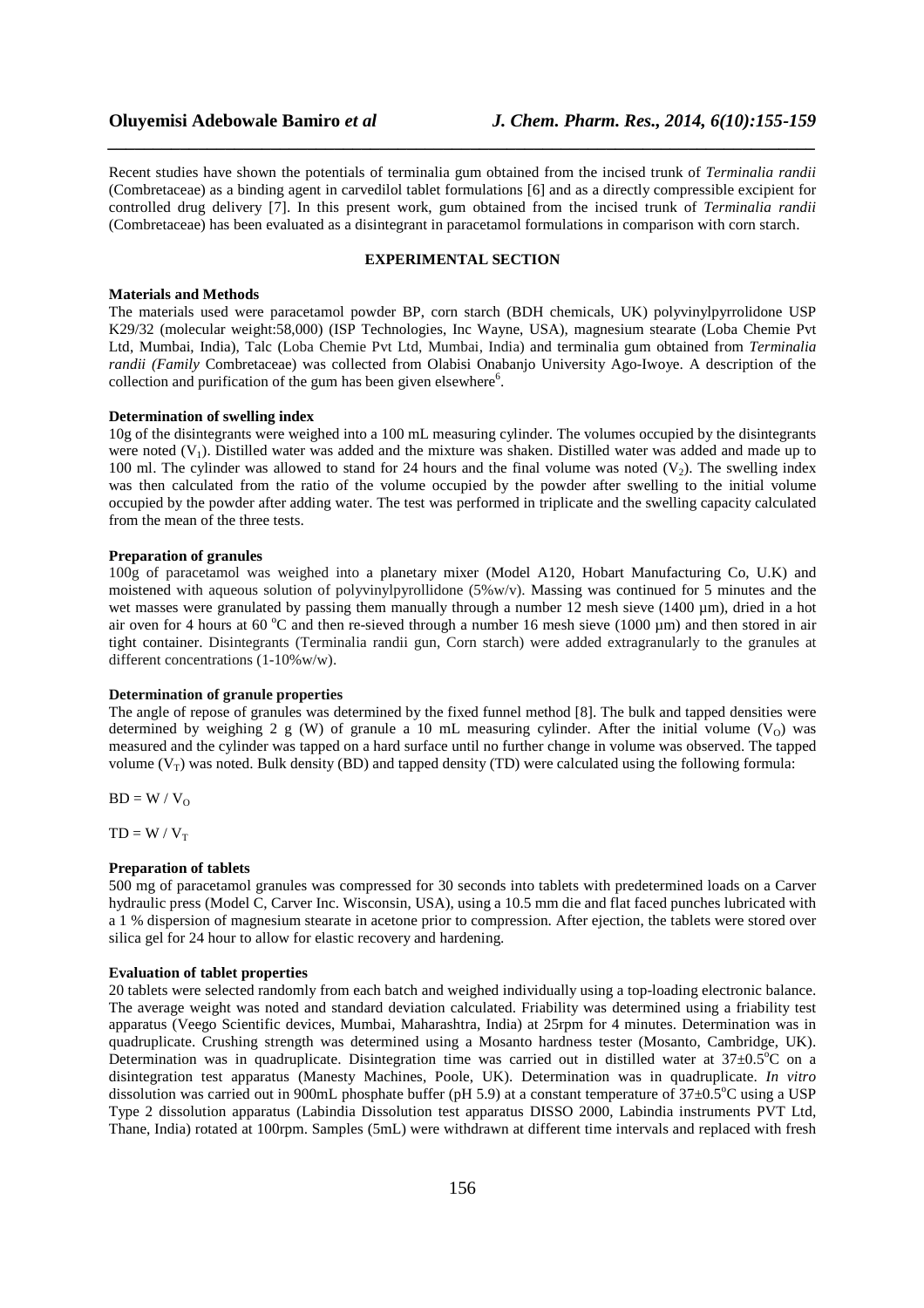medium. The samples were diluted and the amount of paracetamol released was determined using a UV spectrophotometer at a wavelength of 243nm. Determination was in quadruplicate.

*\_\_\_\_\_\_\_\_\_\_\_\_\_\_\_\_\_\_\_\_\_\_\_\_\_\_\_\_\_\_\_\_\_\_\_\_\_\_\_\_\_\_\_\_\_\_\_\_\_\_\_\_\_\_\_\_\_\_\_\_\_\_\_\_\_\_\_\_\_\_\_\_\_\_\_\_\_\_*

#### **Statistical analysis**

Statistical analysis was done to compare the effect of the different binders on the tablet properties using ANOVA (GraphPad Software Incorporation, San Diego, USA). At 95% confidence interval, p values of  $\leq 0.05$  were considered significant.

#### **RESULTS AND DISCUSSION**

The flow property of a powder is essential in determining its suitability as direct compression excipients. The flowability is of immense importance in all volume filling of powders as in production of tablets and capsule. The angle of repose is considered as indirect measurement of powder flowability. Table 1 show that the value of the angle of repose was found to be  $19.50^{\circ}$ -26.93 $^{\circ}$  indicating good flow properties. The swelling capacity has been shown to have significant effect on their disintegrating properties as it is well known that one of the mechanisms of action of disintegrants is swelling [2]. The swelling index of terminalia is higher than that of corn starch. The properties of the granules prepared were determined before compression. There were no significant  $(p>0.05)$ differences in the granule properties of granules containing terminalia gum and starch as disintegrants. The tablet properties of formulations containing *Terminalia randii* and cornstarch are presented in Table 2. There was no significant (p $>0.05$ ) difference in the weight of the tablets due to the good flow properties of the granules [9].

The mechanical strength of a tablet provides a measure of the bonding potential of the material concerned and this information is useful in the selection of excipients. An excessively strong bond may prevent rapid disintegration and subsequent dissolution of a drug. Weak bonding characteristics may limit the selection and/or proportion of excipients, such as lubricants, that would be added to the formulation. The mechanical properties of the tablets were assessed using crushing strength and friability. Crushing strength of formulations containing corn starch decreased with increase in concentration of the disintegrant, while formulations containing terminalia gum increased with increase

| Type of disintegrant | Concentration of disintegrant | Bulk density | Tapped density | Angle of repose |  |
|----------------------|-------------------------------|--------------|----------------|-----------------|--|
|                      | $(\% )$                       | (g/mL)       | (g/mL)         |                 |  |
| Corn starch          | 1.00                          | 0.38         | 0.50           | 23.73           |  |
|                      | 2.00                          | 0.42         | 0.50           | 19.50           |  |
|                      | 5.00                          | 0.42         | 0.45           | 22.03           |  |
|                      | 7.50                          | 0.42         | 0.45           | 24.30           |  |
|                      | 10.00                         | 0.45         | 0.45           | 26.00           |  |
| Terminaliagum        | 1.00                          | 0.42         | 0.45           | 24.77           |  |
|                      | 2.00                          | 0.42         | 0.45           | 22.83           |  |
|                      | 5.00                          | 0.42         | 0.42           | 25.37           |  |
|                      | 7.50                          | 0.42         | 0.42           | 24.44           |  |
|                      | 10.00                         | 0.42         | 0.42           | 26.93           |  |

#### **Table 1: .Precompression parameters data for Paracetamol granules**

in concentration of disintegrant. The friability values of formulations containing terminalia gum decreased with increase in concentration of the disintegrants. The crushing strength-friability ratio (CSFR) also provides a parameter for measuring tablet strength [7, 10]. The higher the CSFR value, the stronger the tablet is generally. The values of CSFR for all formulations are included in Table 2. An increase in CSFR was observed for the tablets with increase in disintegrant concentration, highlighting the dual role of the polymers within the formulations.

The disintegration time was observed to decrease with increase in concentration of the disintegrants (Fig 1). All the formulations passed the disintegration time test, i.e. uncoated tablets should disintegrate within 15 minutes [11].The disintegration time of formulations containing terminalia gum was between 0.7-2.62 minutes. It would have been expected that formulation containing terminalia gum would have lower disintegration time due to the high swelling index. The higher disintegration time could have been due to the fact that when gums come in contact with water, they swell, forming a film which led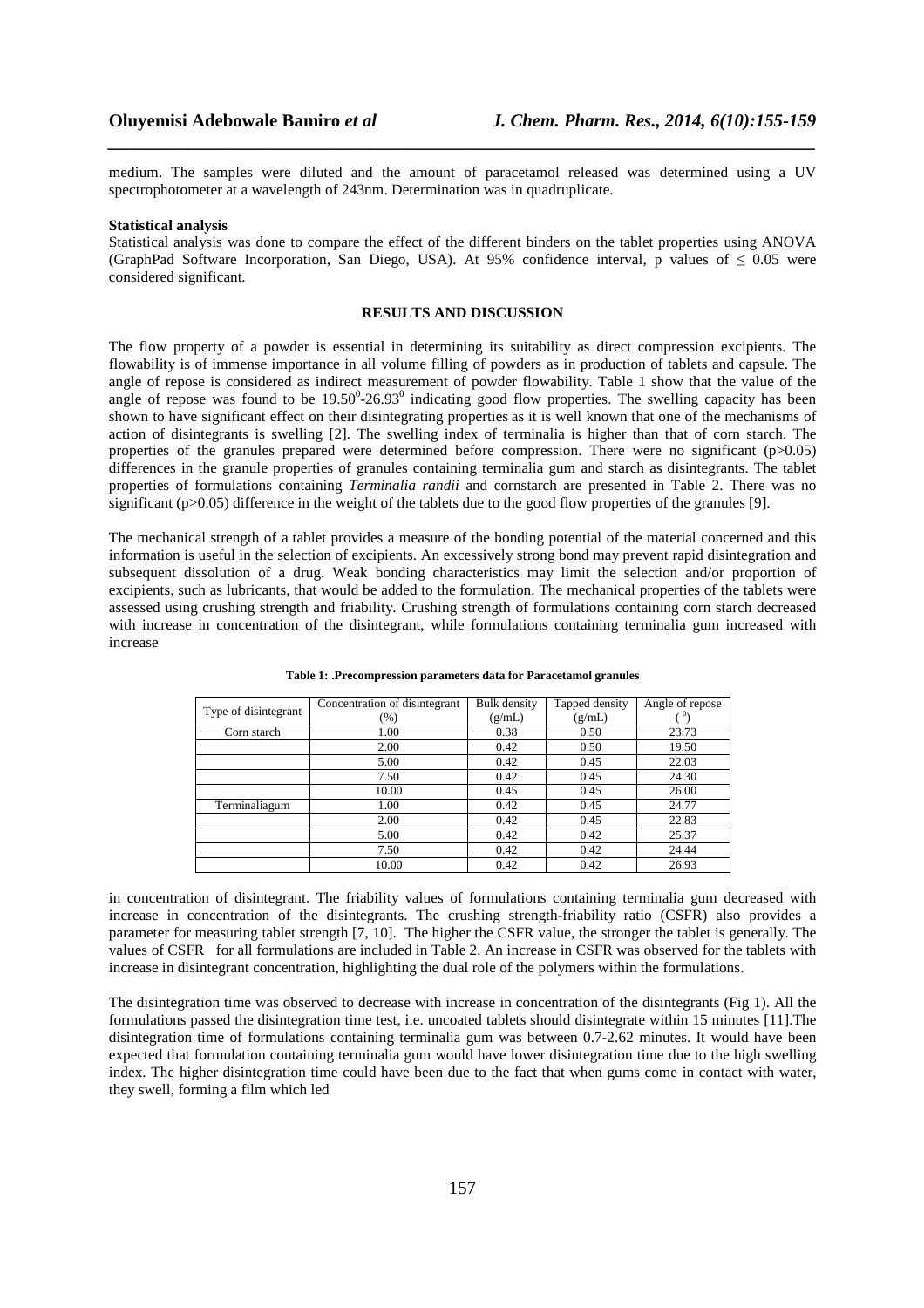$\overline{\phantom{a}}$ 

| Type of<br>disintegrant | Concentration<br>of<br>disintegrant<br>(%) | Weight<br>(g)  | Friability<br>(% ) | Crushing<br>strength<br>(N) | <b>CSFR</b> | Disintegration<br>time<br>(minutes) | CSFR/Dt | $t_{50}$<br>(Minutes) | $t_{80}$<br>(Minutes) |
|-------------------------|--------------------------------------------|----------------|--------------------|-----------------------------|-------------|-------------------------------------|---------|-----------------------|-----------------------|
|                         | $\Omega$                                   | $489 \pm 2.85$ | $1.91 \pm 0.50$    | $6.72 \pm 0.76$             | 3.52        | $>20$ minutes                       |         | >60                   | >60                   |
| Corn starch             | 1.00                                       | $489 \pm 3.27$ | $1.44 \pm 0.02$    | $12.74 \pm 0.28$            | 8.85        | $0.37 \pm 0.11$                     | 23.9    | $<$ 1                 | $13.50 \pm 0.32$      |
|                         | 2.00                                       | $488 \pm 2.69$ | $1.51 \pm 0.14$    | $11.37 \pm 0.45$            | 7.53        | $0.18 \pm 0.04$                     | 41.8    | $<$ 1                 | $14.00 \pm 0.43$      |
|                         | 5.00                                       | $488 \pm 2.12$ | $1.34 \pm 0.52$    | $11.25 \pm 0.45$            | 8.40        | $0.17 \pm 0.03$                     | 49.4    | $<$ 1                 | $9.00 \pm 0.24$       |
|                         | 7.50                                       | $488 \pm 3.41$ | $1.39 \pm 0.04$    | $10.92 \pm 0.12$            | 7.86        | $0.12 \pm 0.07$                     | 65.5    | $<$ 1                 | $8.00 \pm 0.31$       |
|                         | 10.00                                      | $488 \pm 3.46$ | $1.69 \pm 0.27$    | $10.09 \pm 0.27$            | 5.97        | $0.08 \pm 0.04$                     | 74.6    | $6.00 \pm 0.21$       | $53.00 \pm 0.93$      |
|                         |                                            |                |                    |                             |             |                                     |         |                       |                       |
| Terminalia gum          | 1.00                                       | $491 \pm 3.81$ | $2.09 \pm 0.65$    | $8.57 \pm 0.76$             | 4.10        | $2.62 \pm 0.37$                     | 1.6     | $27.00 \pm 0.52$      | $49.00 \pm 0.87$      |
|                         | 2.00                                       | $490 \pm 2.68$ | $1.72 \pm 0.47$    | $9.88 \pm 0.45$             | 5.74        | $0.83 \pm 0.23$                     | 6.9     | $8.50 \pm 0.09$       | $19.50 \pm 0.13$      |
|                         | 5.00                                       | $489 \pm 3.20$ | $1.36 \pm 0.09$    | $10.81 \pm 0.79$            | 7.95        | $0.75 \pm 0.03$                     | 10.6    | $9.00 \pm 0.14$       | $23.00 \pm 0.26$      |
|                         | 7.50                                       | $487+3.99$     | $1.02 \pm 0.13$    | $10.82 \pm 0.92$            | 10.61       | $0.73 \pm 0.15$                     | 14.5    | $8.00 \pm 0.36$       | $18.00 \pm 0.62$      |
|                         | 10.00                                      | $487+2.71$     | $0.86 \pm 0.25$    | $10.90 \pm 0.13$            | 12.67       | $0.70 \pm 0.02$                     | 18.1    | $8.00 \pm 0.23$       | $22.00 \pm 0.74$      |

*\_\_\_\_\_\_\_\_\_\_\_\_\_\_\_\_\_\_\_\_\_\_\_\_\_\_\_\_\_\_\_\_\_\_\_\_\_\_\_\_\_\_\_\_\_\_\_\_\_\_\_\_\_\_\_\_\_\_\_\_\_\_\_\_\_\_\_\_\_\_\_\_\_\_\_\_\_\_* **Table 2: Tablet properties** 



**Figure 1. Plot of disintegration time of paracetamol tablet formulations against concentration of disintegrants Corn starch, Terminalia gum** 

to the reduction in penetration of water into the tablet, thus increasing the disintegration time of the tablet. Further, the crushing strength-friability/disintegration time ratio (CSFR/D) has been shown to be a more relevant index because in addition to measuring net tablet strength, it simultaneously relates the ratio of this parameter to disintegration [12]. The value of CSFR/D serves to evaluate any negative influence of net tablet strength on disintegration time. Generally, higher values of CSFR/D indicate stronger tablets with a better balance between binding and disintegration properties. The CSFR/D values for the different formulations are presented in Table 2.

The representative plot of percentage drug released against time of paracetamol formulations containing disintegrant at 10% w/w concentration is shown in Figure 2. It was observed that formulations without disintegrant has the lowest percentage of drug released. This shows the importance of disintegrant in formulations. The dissolution time was assessed using  $t_{50}$  and  $t_{90}$  (time taken for 50% and 90% of the drug to be released respectively). The  $t_{50}$  of